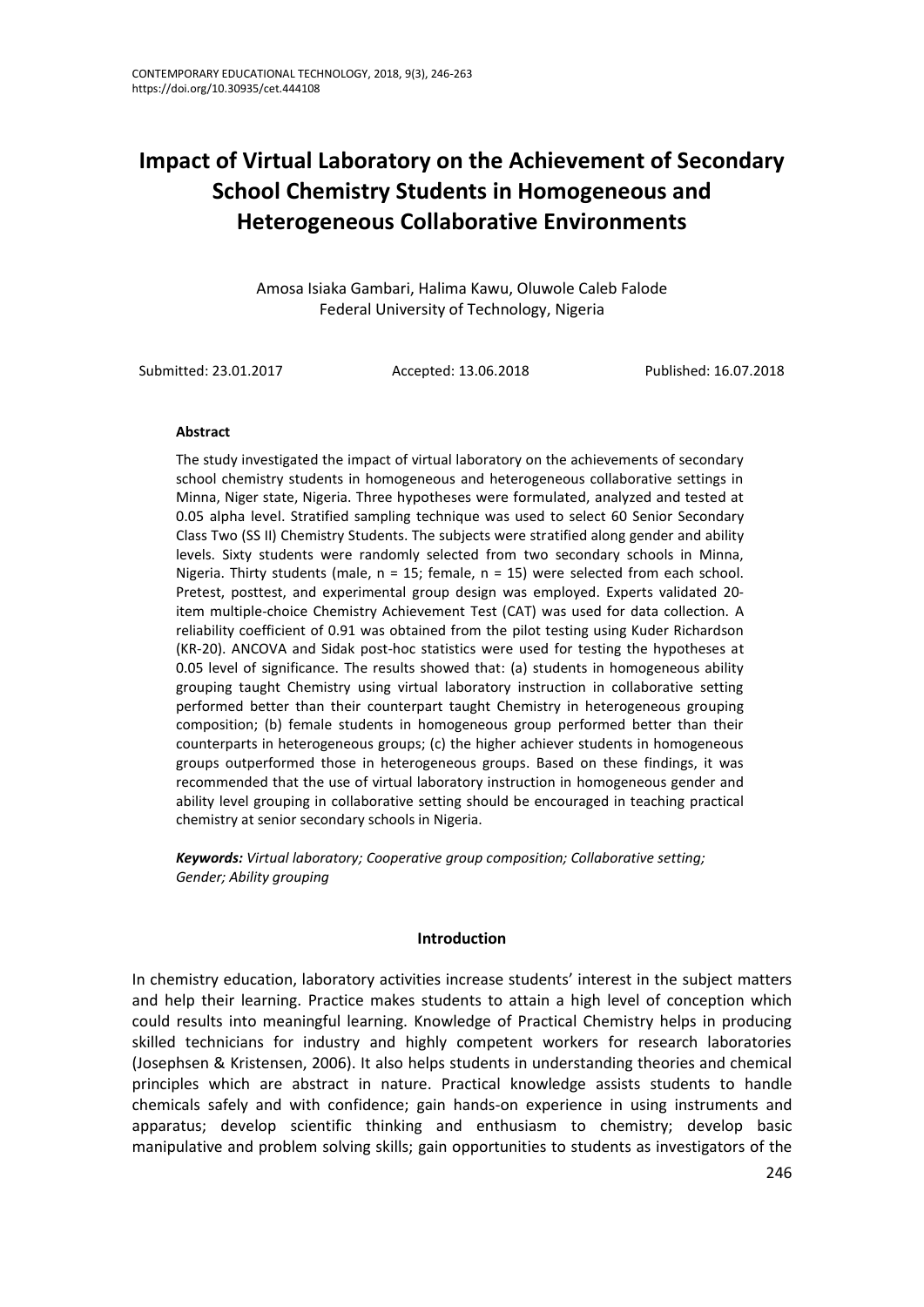experimental work; identify chemical hazards and learn to assess and control risks associated with chemicals (Garcia-Luque, Ortega, Forja, and Gomez-Perra, 2004; Shin, Yoon, Lee, & Lee, 2002). Regrettably, the performance of students in Practical Chemistry which supposed to enhance a meaningful learning is very poor in Nigeria due to lack of laboratories at schools or insufficient laboratory facilities. Therefore, hands-on practical experiments are rarely performed in some public schools in Nigeria. Thus, such experiments can be virtually done as a result of recent developments in Educational Technology.

Crucial to the actualization of educational technology goal is the usage of Information and Communication Technology (ICT) resources. Therefore, virtual laboratory environment is an aspect of Educational Technology. Virtual laboratory is a preferable alternative, or simply a supportive learning environment to real laboratories. It provides students with opportunities such as enriching their learning experiences; conducting experiments as if they were in real laboratories; and improving their experiment related skills such as manipulating materials and equipment, collecting data, completing experiment process in an interactive way (with boundless supplies), and preparing experiment reports (Subramanian & Marsic, 2001). Researchers reported that instructions carried out with virtual laboratory significantly increase students' achievement (Dalgarno, Bishop, Adlong, & Bedgood, 2009; Tatli & Ayas, 2013; Yu, Brown, & Billet, 2005). Virtual environments allow students to observe the process in more details, compared to talk-and-chalk method of the traditional classroom. In addition, virtual environments foster attention and motivation towards the course by supporting a discussion platform among partners, peers, students and teacher (Dobson, 2009; Lawrence, 2011).

Furthermore, some researchers argued that performing experiments using a virtual environment is more effective than performing experiments in real laboratories (Bayrak, Kanli & Kandilingec, 2007; Gambari, Fagbemi, Falode & Idris, 2013; Pyatt & Sims, 2012; Swan & O'Donnell, 2009; Tatli & Ayas, 2012). Studies showed that, in traditional learning environments, there are always inconsistencies between student predictions and observations (Josephsen & Kristensen, 2006; Kerr, Rynearson, & Kerr, 2004). Such environments make students to be passive learners and cause them to refrain from expressing their opinions directly (Sheppard, 2006). In contrast, virtual learning environments enable learners to repeat the events several times without hesitation, or to zoom in and out, and to watch the experimental process in slow motion (Tuyuz, 2010). Virtual laboratory is applicable to collaborative learning environment.

Collaborative learning (CL) is an educational approach to learning that involves groups of learners working together to solve a problem, complete a task, or create a product. In the submission of Vasiliou and Economides (2007), collaborative learning is a student-centered, task-based, activity-based learning approach that provides several advantages to students. It assists the students to acquire the skills of communication, interpersonal social relationship, cooperation of sharing and caring, openness, flexibility, adaptability, knowledge retention, higher-order of critical thinking, creativity, management, practicality, responsibility, trustworthiness of dependability, involvement, engagement of participation, commitment of persistency, motivation, confidence and self-efficacy. In addition, it is an educational method in which students work together in small groups towards achieving a common goal (Tatli, & Ayas, 2012). However, they have to cooperate effectively with each other in order to achieve the common goal (Simsek & Tsai, 1992). In collaborative learning, students can be categorized into three ability levels which include: High, medium and low (Anyanwu, Ezenwa & Gambari, 2014).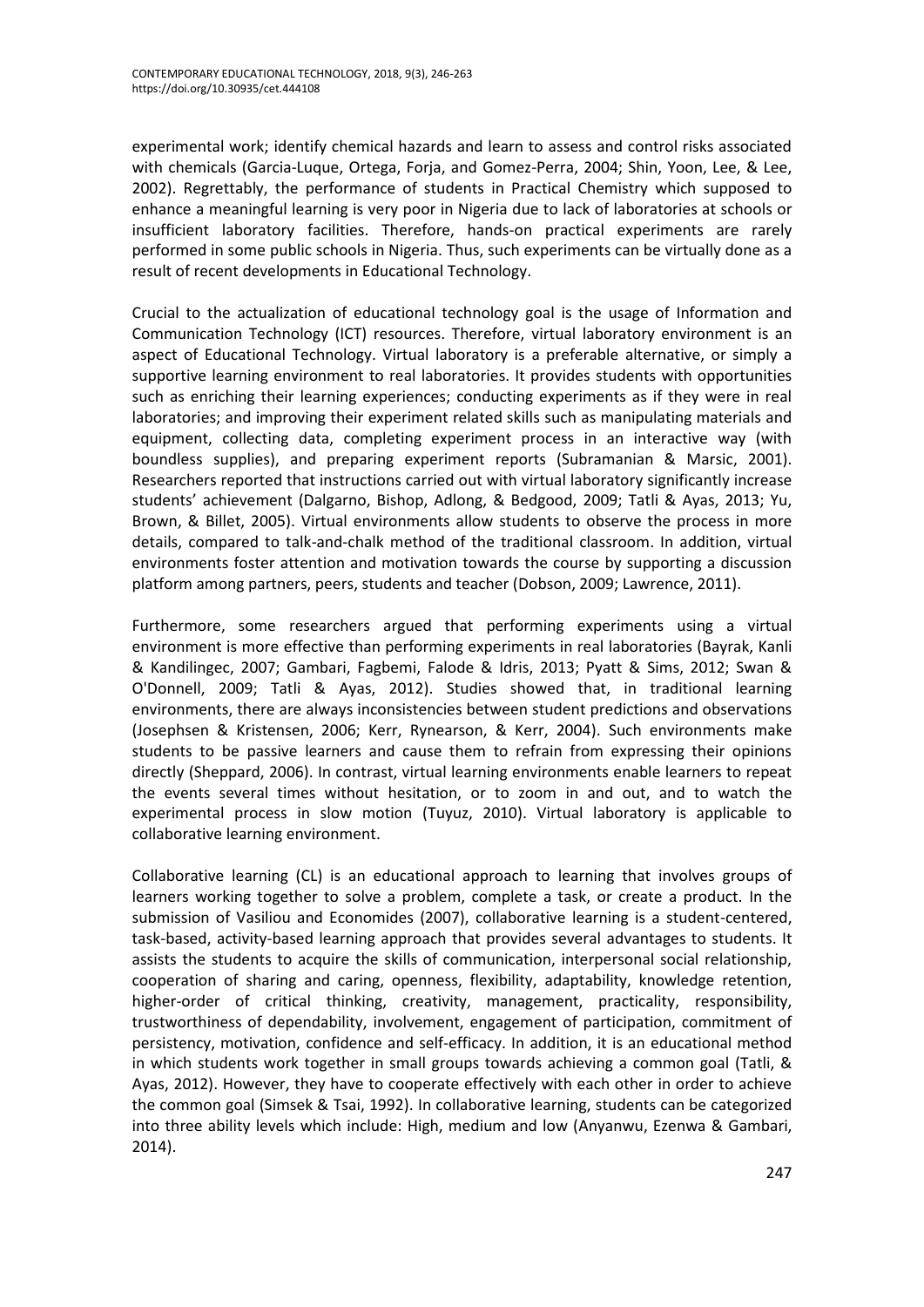Upon this classification, students can be grouped based on their ability levels. Ability grouping is the practice of dividing students for instruction on the basis of their perceived capacities for learning. The opponents of ability grouping contend that ability grouping fails to benefit students because it channels poor and minority students to low tracks where they receive a lower quality of instruction than their groups, and contributes to a widening of the achievement gap. The findings on homogeneous and heterogeneous groupings have been conflicting. For instance, Anyanwu, Ezenwa and Gambari (2014) reported no significant difference among high, medium and low ability students taught using Animation with Text and those taught with Animation with narration. In another study conducted by Kuo, and Hui-Chun (2015), it was found that the homogeneous learning style groups outperformed the heterogeneous groups. In another study, Faris (2009) reported that heterogeneity factor had a negative effect on the achievement of the students. Contrarily, Slota (2011), Mulcahy (2012) and Thomas, Emily, Feng, and Jay (2014) reported no significant difference in the achievement of students in homogeneous classrooms and those in heterogeneous classroom. Similarly, Faris (2009) showed that heterogeneity factor had a negative effect on the achievement of the students. Similar to Faris result, El-Koumy (2009) reported that the heterogeneous group students demonstrated significantly greater pre-to-posttest improvement in both their nonpreferred reading style and reading comprehension than the homogeneous group students respectively. In addition, Belland, Glazewski and Ertmer (2009) which reported that heterogeneous groups held the potential to increase motivation and social confidence of special needs of learners, and helped all members of the group (average and high ability) to overcome their own challenges.

Considering the gender in ability grouping, most researchers disagree as to which type of gender pair works productively. Dalton (1990) reported that homogeneous pairs consisting of either males or females work the best. Another study claims that heterogeneous pairs (male and female) work most effectively (Yelland, 1995). When comparing homogeneous male and homogeneous female pairs in collaborative tasks, researchers have come to many different conclusions. For instance, Pritchard, McCollum, Sundal, and Colquit (2014) revealed that females in a single gender class had significantly more game involvement than females in a coeducational class. In another study by Tsai, (2012) found that female-female interaction effect is stronger than the male-male interaction effect. This implies that girls are more influenced by female peers on academic tasks. Also, the cross-gender interactions (male to female, female to male interactions) are not significant. Similarly, Takeda, and Homberg (2014) reported that underperformance by all-male groups reduced collaborative behaviors. In addition, Shi, He, and Huan (2015) concluded that single-sex lab team education is beneficial for female students. Furthermore, Pritchard, McCollum, Sundal, and Colquit (2014) revealed that females in a single gender class had significantly more game involvement than females in a coeducational class. Researchers concluded that game performance for males and females in a coeducational physical education class was the same for males and females in a single gender class. However, Sampson, Gresham, Leigh, and McCormick-Myers (2014) reported that single-gender classrooms support mixed-gender instruction for females; while males preferred single-gender classrooms, achieved better, and grew in science self-concept. Achievement gains in science were higher in the male single-gender classroom. Discourse analysis indicated that females spoke less often in the single-gender classroom and students displayed more abstract utterances in the mixed-gender classroom. Self-concept was negatively affected by single-gender instruction for females but positively for males. Finally, Moore (2015) supports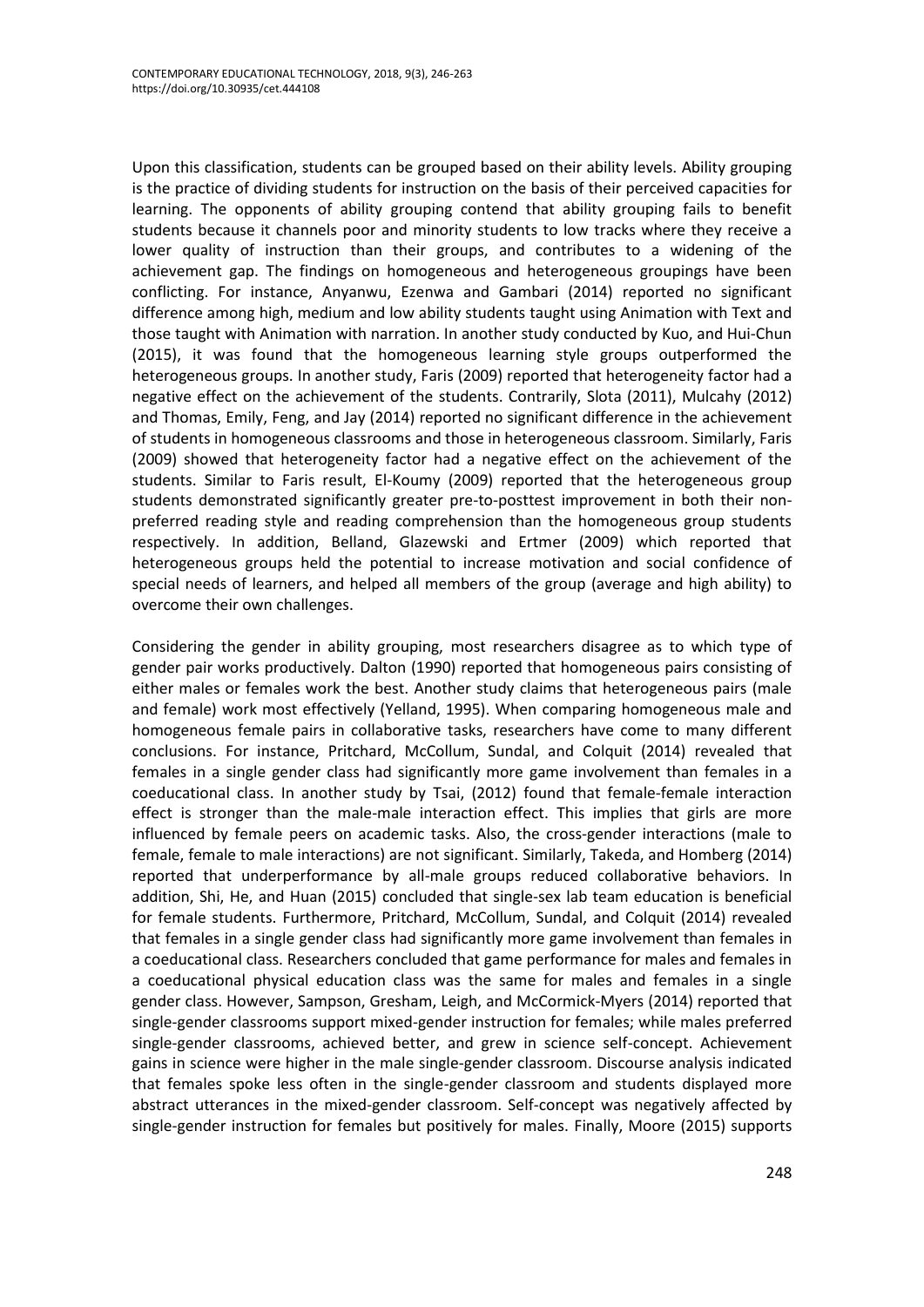the body of research that has shown that single-gender education is an effective strategy for all students.

Studies on homogeneous and heterogeneous ability grouping have been controversial. For instance, Poole (2008) reported that the low-ability students in heterogeneous groups read less and were interrupted more often than the other students. Cen, Ruta, Powell, Hirsch, and Ng (2016) reported the analysis of a high level of predictability of group performance based solely on the style and mechanics of collaboration. The finding supports the claim that heterogeneous groups with the diversity of skills and genders benefit more from collaborative learning than homogeneous groups. Similarly, Burris, Heubert, and Levin (2006) showed that probability of completion of advanced math courses increased significantly and markedly in all groups, including minority students, students of low socioeconomic status, and students at all initial ability levels. Also, the performance of initial high achievers did not differ statistically in heterogeneous classes relative to previous homogeneous grouping, and rates of participation in advanced placement calculus and test scores improved. Likewise, Kaya (2015) reported no difference between heterogeneous and homogeneous achievement groups in terms of the numbers of total questions, lower order questions or higher order questions. High-achieving students generated more overall questions and higher order questions regardless of grouping type.

From the literature reviewed so far much has not been done on the use of virtual laboratory in Chemistry especially at senior secondary school level in Nigeria. Also, comparative studies on collaborative environments are uncommon. Similarly, studies on the homogeneous and heterogeneous ability grouping in virtual laboratory environment with reciprocal peer tutoring collaborative strategy not popular in developing nations like Nigeria. Therefore, there is need to investigate the effects of virtual laboratory in homogeneous and heterogeneous in collaborative setting.

## **Research Hypotheses**

The following hypotheses were formulated and tested at 0.05 level of significance:

- (1) There is no significant difference in the achievement scores of chemistry students exposed to virtual laboratory instruction in homogeneous and heterogeneous collaborative setting.
- (2) There is no significant difference in the achievement scores of chemistry students exposed to virtual laboratory instruction in homogeneous and heterogeneous collaborative setting based on gender.
- (3) There is no significant difference in the achievement scores of male and female chemistry students exposed to virtual laboratory instruction in homogeneous and heterogeneous collaborative setting based on ability level.

## **Methodology**

The study adopted a pretest, posttest, experimental group design. In this study, there are two levels of independent variable (homogeneous & heterogeneous), three levels of ability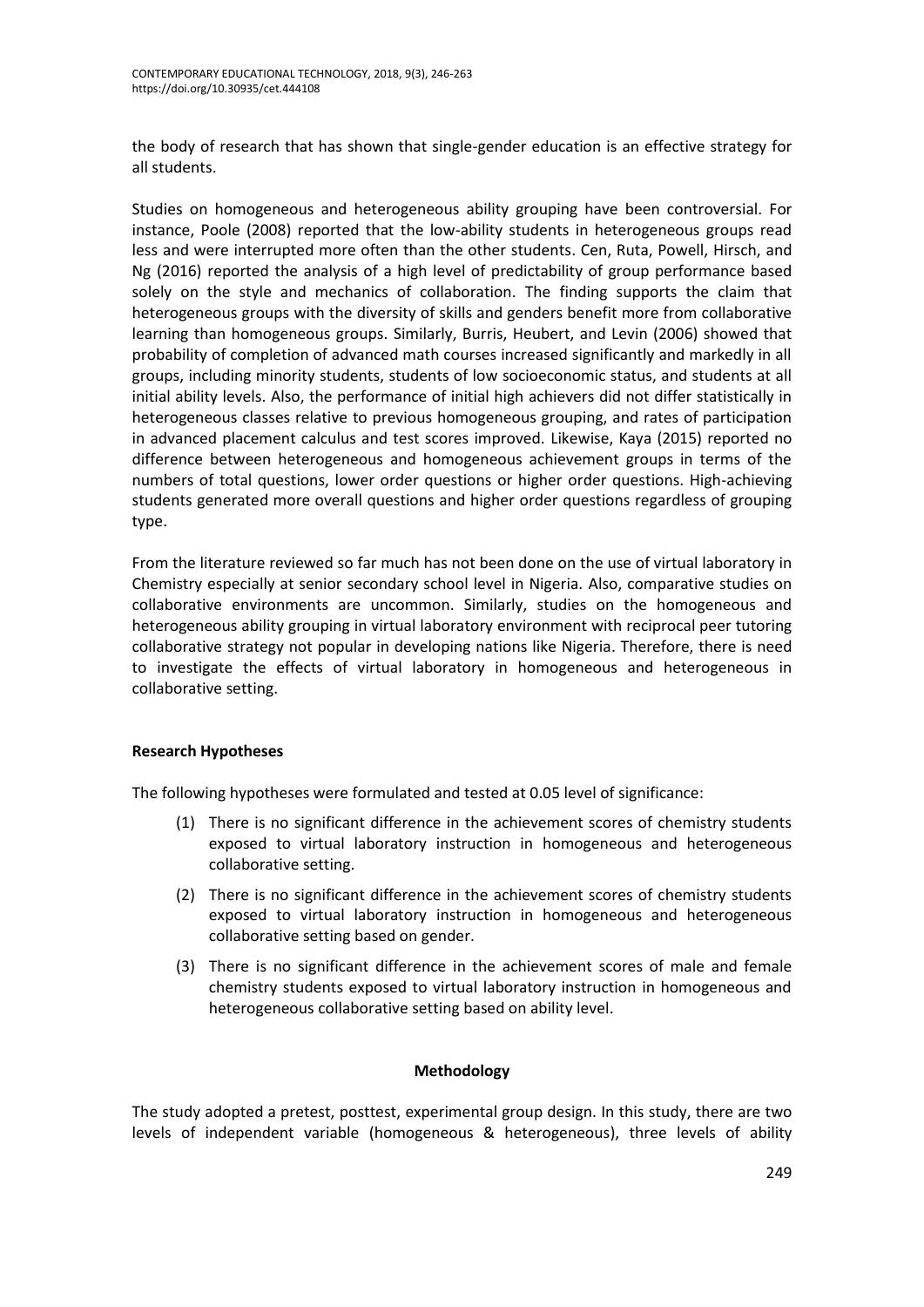grouping (high, medium and low) and two levels of gender (male and female). Both the homogeneous and heterogeneous groups were given the pretest and posttest. The groups were subjected to treatment using virtual laboratory package in collaborative setting. The independent variables in this study are the homogeneous and heterogeneous settings while the dependent variable is the achievement scores. Gender and ability levels are considered the moderating variables.

The population for this study is the entire senior secondary school chemistry students in government schools within Minna metropolis, Niger State, Nigeria. Two senior secondary schools in Minna metropolis were purposively sampled for this study based on some criteria such as: equivalence (availability of chemistry laboratories, facilities and teachers), school type (public schools), gender composition (mixed schools), ICT equipment (computer laboratories under the School Net program) and level of exposure (students and teachers exposure to the use of computer in their schools). Stratified sampling technique was used to select sample size for this study. The students were arranged into different strata based on gender (male & female) and ability levels (high, medium & low), then, the required number was selected from each stratum using simple random sampling technique. Students were grouped into ability levels (high, medium and low) based on their performance in the last promotion exams in chemistry. The high level students were those whose score fall within 70 -100%, medium level students were those whose score fall within medium quartile of 50 - 69%, while low achievers are students whose score in chemistry examination fall within 0-49%.

Sixty students were sampled for this study and assigned to homogeneous (n=30) and heterogeneous (n=30). Gender grouping comprised of three-member of five sub-groups totaling 15. Male (n=15), Female (n=15), Male Dominated (n=15), and Female Dominated (n=15) groups. Similarly, ability level grouping comprised of three-member of eight groups. Three homogeneous groups which include: High achievers in two sub-groups (n=6), Medium achievers (n=6), Low achievers (n=9). Five heterogeneous groups which include: Low Dominate Medium achievers (n=6), Medium Dominate High achievers (n=15), Low Dominate High achievers (n=6), Medium Dominate Low achievers (n=6), High, Medium and Low in two subgroups (n=6). The distribution of sample is shown in Table 1.

| Group                          | <b>Gender Grouping</b>                              | N  | <b>Achievement Grouping</b> | N  |
|--------------------------------|-----------------------------------------------------|----|-----------------------------|----|
| School<br>A<br>(Homogeneous)   | Male                                                | 15 | High                        | 6  |
|                                | Female                                              | 15 | Medium                      | 6  |
|                                |                                                     |    | Low                         | 9  |
| School<br>B<br>(Heterogeneous) | Male Dominated (2M,1F)<br>Female Dominated (2F, 1M) |    | 2Low & 1Medium              | 6  |
|                                |                                                     |    | 2 Medium & 1 High           | 15 |
|                                |                                                     |    | 2Low & 1High                | 6  |
|                                |                                                     |    | 2Medium & 1Low              | 6  |
|                                |                                                     |    | 1High, 1Medium & 1Low       | 6  |

Table 1. Distribution of Sample for the Study

Table 1 shows distribution of sample for the study. Students in each group were exposed to the same chemistry practical concepts using virtual classroom. The teams were formed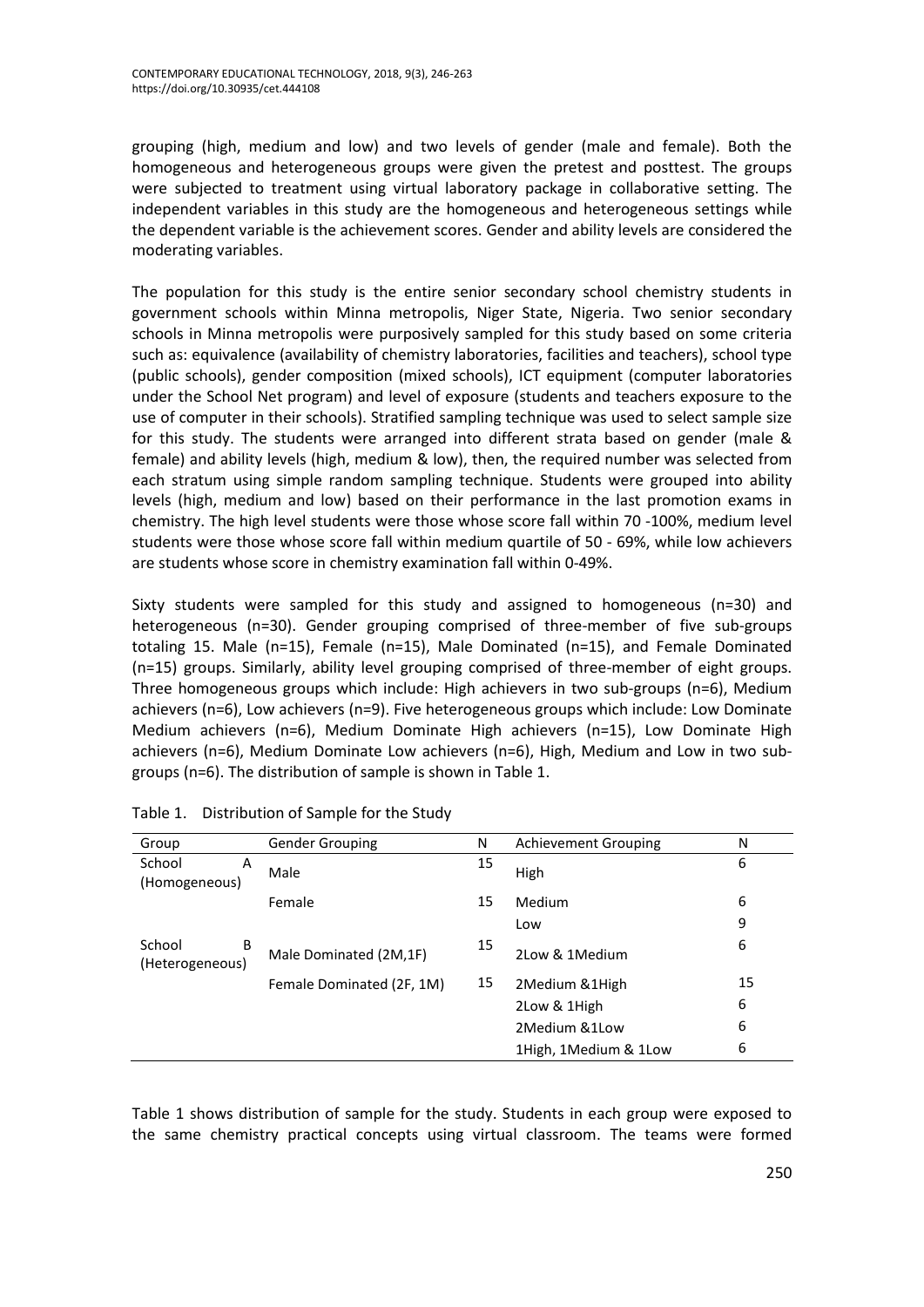immediately after the pretest and worked collaboratively using the same treatment for the period of four weeks.

## **Instrumentation**

Two research instruments were developed for this study, they are: (a) Chemistry Virtual Laboratory (CVL), and (b) Chemistry Achievement Test (CAT). Chemistry Virtual Laboratory is instructional software developed for teaching and learning Chemistry at senior secondary schools. It was used as a treatment to support collaborative learning in homogeneous and heterogeneous grouping using computer as a medium. The researcher developed CVL was written in html format using Macromedia Dreamweaver 8as the overall platform. It is made of four main components which include: (a) chemistry lecture note, (b) video of chemistry practical, (c) virtual chemistry lab, and (d) Quiz. The Chemistry lecture note enables students to read the experimental procedure; Video component was recorded using digital camera and editing suite to enable students to watch the video of chemistry practical, the chemistry virtual laboratory enables the students to perform the experiment, while the Quiz section enables the students to attempt some questions related to chemistry practical. CVL consists of four topics which include: (a) Introduction to Qualitative Analysis, (b) Identification of cations using sodium hydroxide (NaOH), (c) Identification of cations using ammonia solution (NH4OH), and (d) Identification of Anions using Barium chloride solution (BaCl2). Each of these topics was taught for 40-minute lesson per week.

Chemistry Achievement Test (CAT) was used for data collection in this study. It was based on the contents of CVL. CAT consists of 20-multiple choice objective items with five option (A-E). Students were required to indicate only one correct answer from the options. CAT was administered to homogeneous and heterogeneous as pretest and after reshuffled, it was administered as posttest again. Five (5) marks were awarded for each correct answer which equal to 100%.

The production of the Chemistry Virtual Laboratory was effected through a team of professionals and specialists that include: (a) computer programmers, educational technology experts; chemistry teachers and lecturers.

*Experts' Validation:* The developed virtual laboratory package was validated by two computer programmers in order to determine the appropriateness of the package in terms of language, typography, legibility, navigation, interface, visuals/animations, functionality, packaging, and durability. Similarly, two educational technology experts were requested to validate the package in terms of its suitability for instruction, simplicity, unity among illustrations, emphasis on key concepts, color use, and text. Their comments and suggestions were used to modify the package.

*Content Validation:* Two qualified chemistry teachers were requested to validate the practical materials and experimental procedures contained in the treatment. They helped to ensure that the contents and Chemistry Achievement Test were derived from the subject's curriculum and suitable for SSII chemistry students.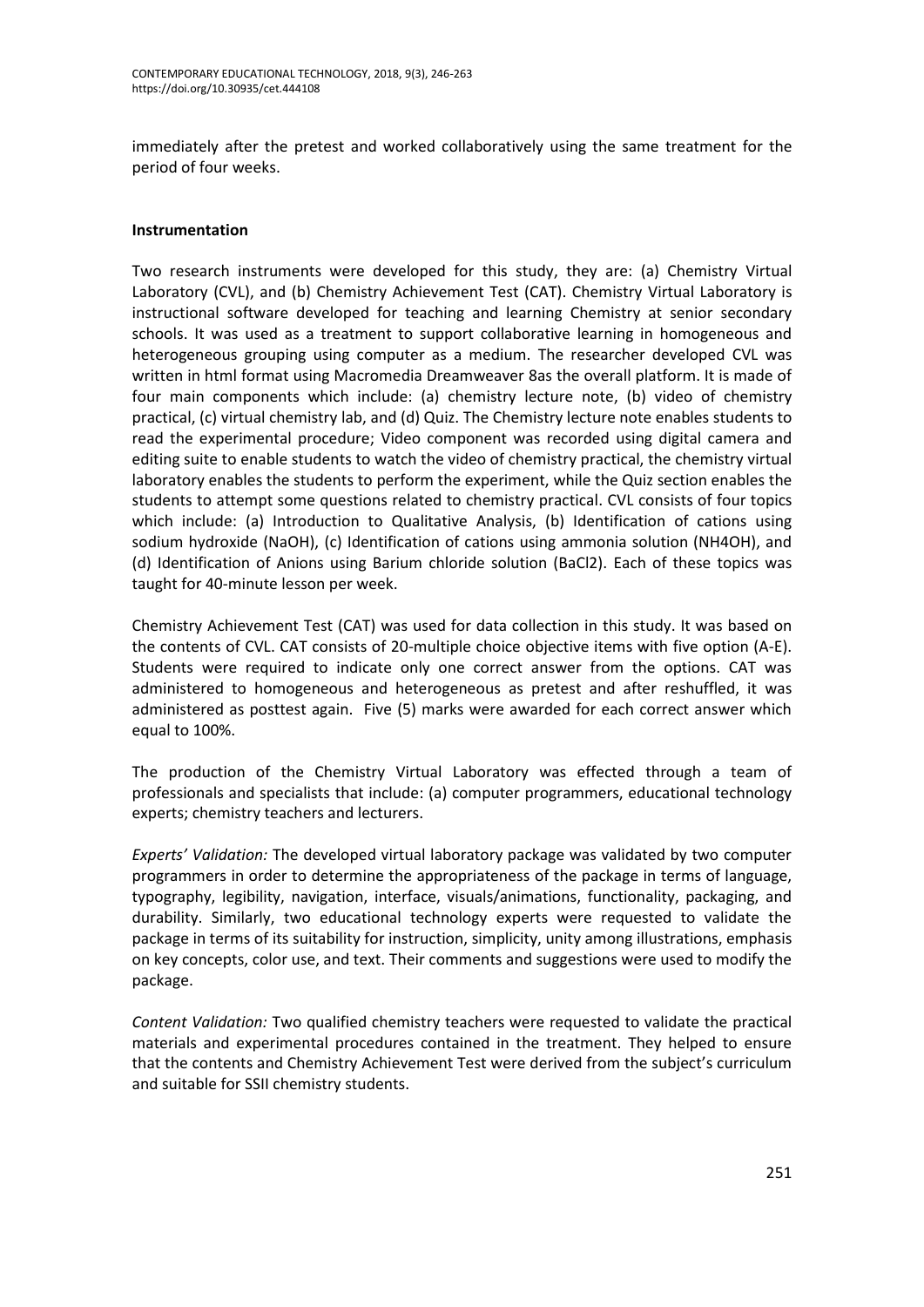CONTEMPORARY EDUCATIONAL TECHNOLOGY, 2018, 9(3), 246-263 https://doi.org/10.30935/cet.444108









**Figure 7. Laboratory Section of CVL** Figure 8. Quiz Section of the CVL Figure 7. Laboratory Section of CVL



Figure 1. Homepage of CVL Figure 2. Introduction to CVL



Figure 3. Components of CVL Figure 4. Components of CVL



Figure 5. Note Section of CVL Figure 6. Video Section of CVL



*Validation of CAT:* It was validated by two senior lecturers in Chemistry Department, Federal University of Technology, Minna, Nigeria, two chemistry teachers from secondary schools and two educational measurement and evaluation experts. These experts assess the face and content validity of the instrument in relation to secondary school chemistry class two (SSII)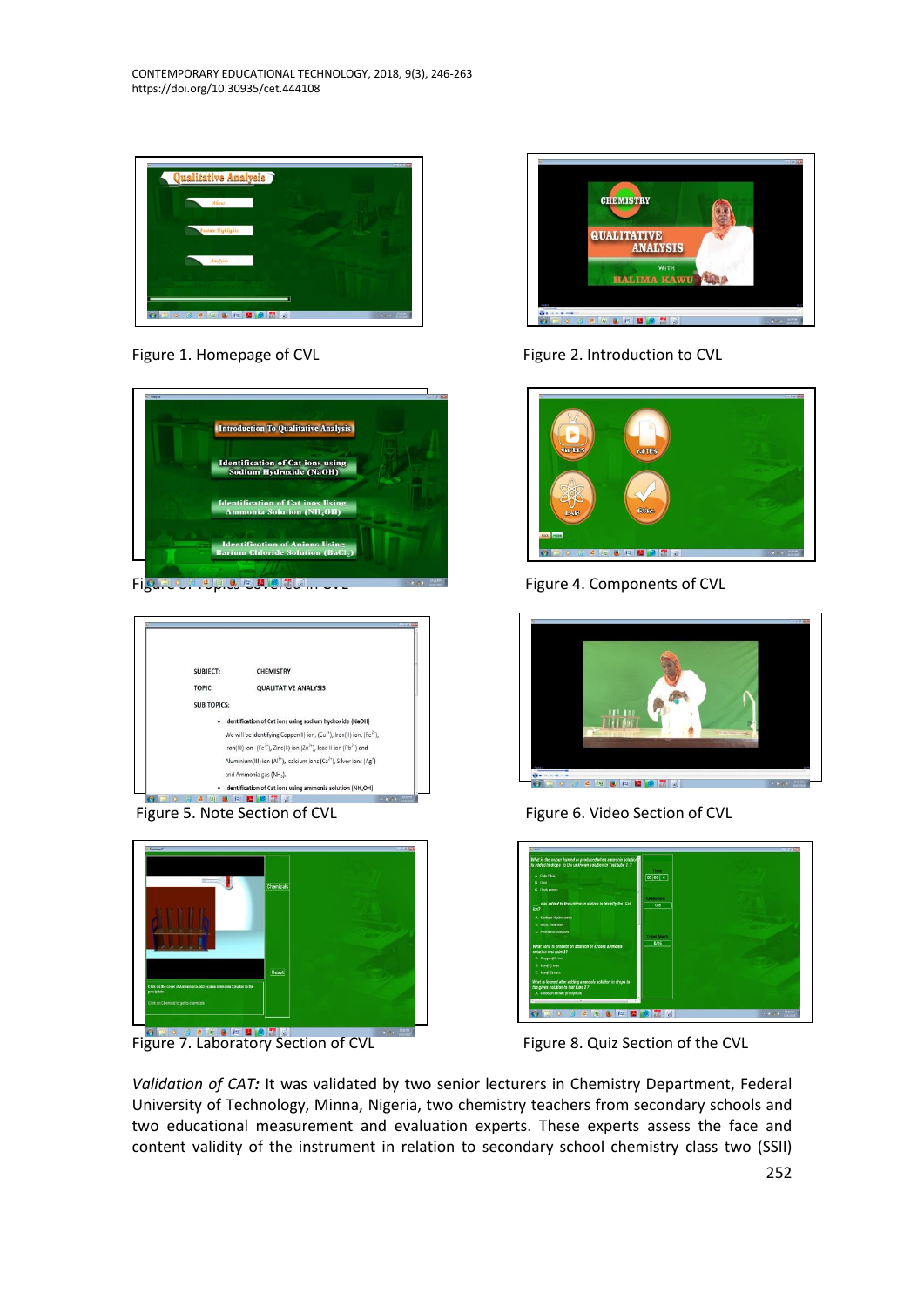curriculum. Also, they examined CAT as a test instrument with particular reference to the: appropriateness of the content, and the extent to which the contents cover the topics they are meant to cover.

CAT was subjected to pilot testing in a selected senior secondary school in Minna metropolis, Niger state, Nigeria. The school was part of the research population but not used for the real experiment. The test instrument (CAT) was administered on 25 selected students. Reliability coefficient of 0.91 was obtained from Kuder-Richardson (KR-20). This implies that CAT had high index and was considered reliable.

Chemistry teachers of the selected secondary schools were adequately briefed, trained to ensure that they were competent in using virtual laboratory instruction. Students of those schools were also briefed and trained on collaborative learning strategies. This activity was followed by sampling the number of students required for the experiment, and team building exercise was conducted immediately. Chemistry Achievement test was administered as a pretest at the beginning of the experiment. The homogeneous and heterogeneous groups were exposed virtual chemistry lab in a collaborative setting. The learning activity involves students teaching one another in a group of three-member. Students jointly study the course materials and share the tasks. Each student takes turn and teaches another team-member. In each group, one of the group members led a discussion; another member summarized the material and ask questions, while the third member monitor the time. After four weeks of treatment, posttest was administered to both groups. The data obtained from the posttest were subjected to data analysis.

## **Results**

Data were analyzed using Analysis of Covariance (ANCOVA) and Sidak post hoc test for testing the hypotheses. The results of the analyses are presented in the tables.

**Hypothesis One:** There is no significant difference in the achievement scores of chemistry students exposed to virtual laboratory instruction in homogeneous and heterogeneous collaborative setting.

| Source of Variation    | Sum of<br>Square | df | Mean<br>Square | F       | p-value  |
|------------------------|------------------|----|----------------|---------|----------|
| Corrected Model        | 394.286          | 2  | 197.143        | 3.233   | 0.047    |
| Intercept              | 35387.191        | 1  | 35387.191      | 580.258 | 0.000    |
| Pretest (Covariate)    | 90.536           | 1  | 90.536         | 1.480   | 0.229    |
| Group (Main Effect)    | 341.551          | 1  | 341.551        | 5.583   | $0.022*$ |
| Error                  | 3486.964         | 57 | 61.175         |         |          |
| Total                  | 330225.000       | 60 |                |         |          |
| <b>Corrected Total</b> | 3881.250         | 59 |                |         |          |

Table 2. ANCOVA Results of Students Taught Chemistry Using Virtual Laboratory in Homogeneous and Heterogeneous Groups

\*: Significance at < 0.05

Table 2 shows the ANCOVA result of achievement scores of homogeneous and heterogeneous groups taught chemistry virtual laboratory in collaborative setting. The table shows that F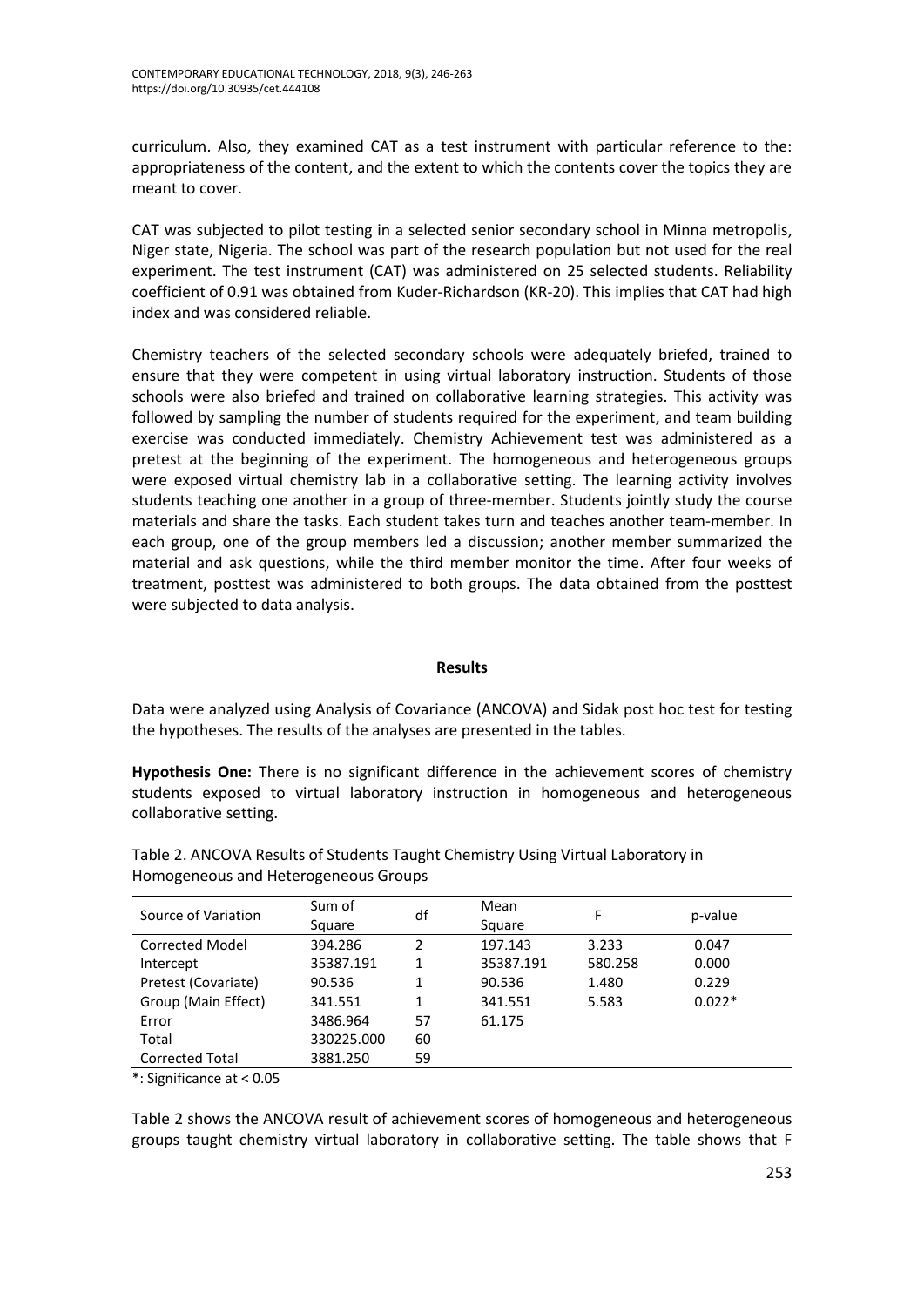$(1,57)$  = 5.583.,  $p = 0.022 < 0.05$ , this result indicates that the main effect (group) was significant. On the basis of this, the hypothesis one was rejected. The results revealed that the method of groupings produce a significant effect on the posttest achievement scores of students when covariate effect (pretest) was controlled. This implies that statistically significant difference exists among the homogeneous and heterogeneous collaborative setting in favor of homogeneous group with mean score higher than heterogeneous group.

**Hypothesis Two:** There is no significant difference in the achievement scores of chemistry students exposed to virtual laboratory instruction in homogeneous and heterogeneous collaborative setting based on gender.

| Source of Variation    | Sum of     | df | Mean      | F.      | p-value  |  |
|------------------------|------------|----|-----------|---------|----------|--|
|                        | Square     |    | Square    |         |          |  |
| <b>Corrected Model</b> | 1049.163   | 4  | 262.291   | 5.094   | 0.001    |  |
| Intercept              | 32453.755  | 1  | 32453.755 | 630.262 | 0.000    |  |
| Pretest (Covariate)    | 17.913     | 1  | 17.913    | 0.348   | 0.558    |  |
| Group (Gender)         | 996.429    | 4  | 996.429   | 6.450   | $0.001*$ |  |
| Error                  | 2832.087   | 55 | 51.492    |         |          |  |
| Total                  | 330225.000 | 60 |           |         |          |  |
| <b>Corrected Total</b> | 3881.250   | 59 |           |         |          |  |

Table 3. ANCOVA Results of Posttest Scores of Gender Grouping in Homogeneous and Heterogeneous Collaborative Setting

\*: Significance at < 0.05 alpha level

Table 3 reveals the ANCOVA result of achievement scores of homogeneous and heterogeneous gender groups taught chemistry virtual laboratory in Collaborative setting. This table shows that F (4,55) = 6.450,  $p = 0.001 < 0.05$ , this result indicates that the gender (group) was significant. On the basis of this, the hypothesis two was rejected. The results revealed that the method of groupings produce a significant effect on the posttest achievement scores of students based on gender when covariate effect (pretest) was controlled. This implies that statistically significant difference exists among the homogeneous and heterogeneous gender grouping in collaborative setting. To further determine where the difference exists among the groups, Sidak Post hoc test was adopted.

Table 4. Sidak Analysis of Significant Difference on Mean Posttest Scores of Gender Grouping

| (1)    | $(\mathsf{I})$ | Mean Difference | p-value | Lower Bound | Upper Bound |
|--------|----------------|-----------------|---------|-------------|-------------|
| Gender | Gender         | $(I-I)$         |         |             |             |
| Male   | Female         | $-4.00$         | .567    | $-11.10$    | 3.10        |
|        | 2M & F         | $-2.00$         | .971    | $-9.10$     | 5.10        |
|        | 2F & M         | 7.00            | .055    | $-.10$      | 14.10       |
| Female | Male           | 4.00            | .567    | $-3.10$     | 11.10       |
|        | 2M & F         | 2.00            | .971    | $-5.10$     | 9.10        |
|        | 2F & M         | $11.00*$        | .001    | 3.90        | 18.10       |
| 2M & F | Male           | 2.00            | .971    | $-5.10$     | 9.10        |
|        | Female         | $-2.00$         | .971    | $-9.10$     | 5.10        |
|        | 2F & M         | $9.00*$         | .006    | 1.90        | 16.10       |
| 2F & M | Male           | $-7.00$         | .055    | $-14.10$    | .10         |
|        | Female         | $-11.00^*$      | .001    | $-18.10$    | $-3.90$     |
|        | 2M & F         | $-9.00*$        | .006    | $-16.10$    | $-1.90$     |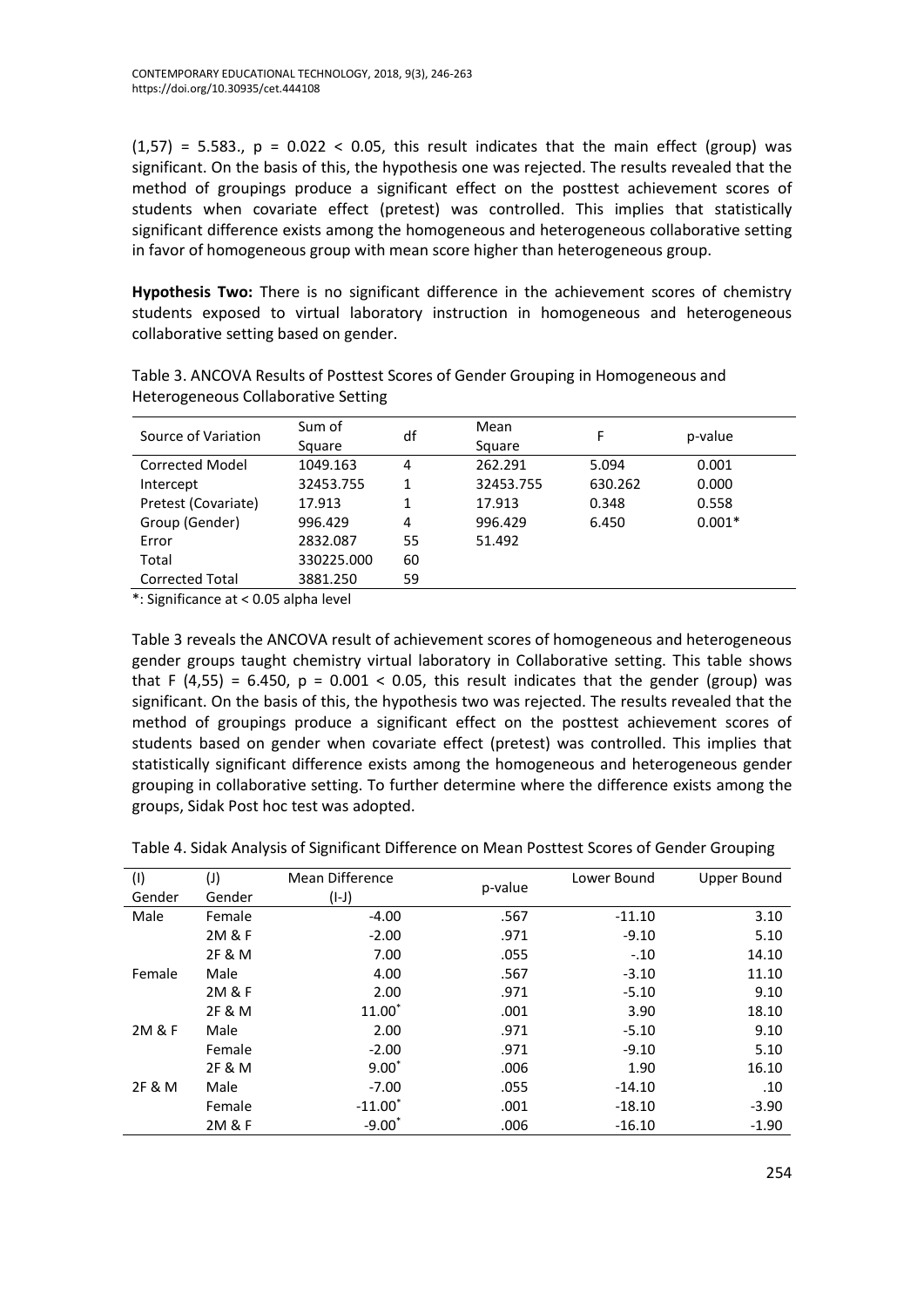From the Sidak post hoc analysis of the four groups in Table 4, it can be deduced that significant difference was established between Female in homogeneous group and 2F & M (Female Dominated) in heterogeneous group (mean diff=11.00, p< 0.05) in favor of Female in homogeneous group with an upper bound of 18.10. The table also shows that there is significant difference between 2M & F (Male dominated) heterogeneous group and 2F & M (Female dominated) heterogeneous group (mean diff=9.00, p<0.05) with an upper bound of 16.10 in favor of 2M & F (Male dominated group). Therefore, female students in homogeneous performed better than 2M &F (Male dominated) heterogeneous and 2F & M (Female dominated) groups, respectively.

**Hypothesis Three:** There is no significant difference in the achievement scores of male and female chemistry students exposed to virtual laboratory instruction in homogeneous and heterogeneous collaborative settings based on ability levels.

| Source of Variation    | Sum of Square         | df | Mean<br>Square | F       | P-value |
|------------------------|-----------------------|----|----------------|---------|---------|
| Corrected Model        | 1676.780 <sup>a</sup> | 8  | 209.597        | 4.849   | .000    |
| Intercept              | 20156.388             |    | 20156.388      | 466.314 | .000    |
| Pretest (Covariate)    | 1.363                 |    | 1.363          | .032    | .860    |
| Group                  | 1624.045              | 7  | 232.006        | 5.367   | $.000*$ |
| Error                  | 2204.470              | 51 | 43.225         |         |         |
| Total                  | 330225.000            | 60 |                |         |         |
| <b>Corrected Total</b> | 3881.250              | 59 |                |         |         |

Table 5. ANCOVA Results of Posttest Scores of Ability Grouping in Homogeneous and Heterogeneous Collaborative Setting

\*: Significant at < 0.05 alpha level

Table 5 shows the ANCOVA result of achievement scores of homogeneous and heterogeneous ability level groups taught chemistry virtual laboratory in collaborative setting. Table 5 reveals that F (7,51) = 5.367,  $p = 0.000 < 0.05$ , which indicates that the ability level grouping was significant. On the basis of this, the hypothesis three was rejected. The results revealed that the method of groupings produce a significant effect on the posttest achievement scores of students based on ability levels when covariate effect (pretest) was controlled. This implies that statistically significant difference exists among the homogeneous and heterogeneous ability levels grouping in collaborative setting. To further determine where the differences exist among the groups, Sidak post hoc test was adopted.

Table 6. Sidak Analysis of Significant Difference on Mean Posttest Scores of Students Ability Grouping

| Level         | (J)<br>Level | Mean Difference<br>(I-J) | p-value | Lower Bound | Upper Bound |
|---------------|--------------|--------------------------|---------|-------------|-------------|
| High          | Medium       | 10.00                    | .253    | $-2.35$     | 22.35       |
|               | Low          | $16.67*$                 | $.000*$ | 5.39        | 27.94       |
|               | 2L & M       | 17.50 <sup>*</sup>       | $.001*$ | 5.15        | 29.85       |
|               | 1H & 2M      | 7.33                     | .489    | $-3.00$     | 17.67       |
|               | 1H & 2L      | $14.17*$                 | $.012*$ | 1.81        | 26.52       |
|               | 2M & 1L      | 15.83*                   | $.003*$ | 3.48        | 28.19       |
|               | 1H, 1M, 1L   | 11.67                    | .083    | $-69$       | 24.02       |
| <b>Medium</b> | High         | $-10.00$                 | .253    | $-22.35$    | 2.35        |
|               | Low          | 6.67                     | .810    | $-4.61$     | 17.94       |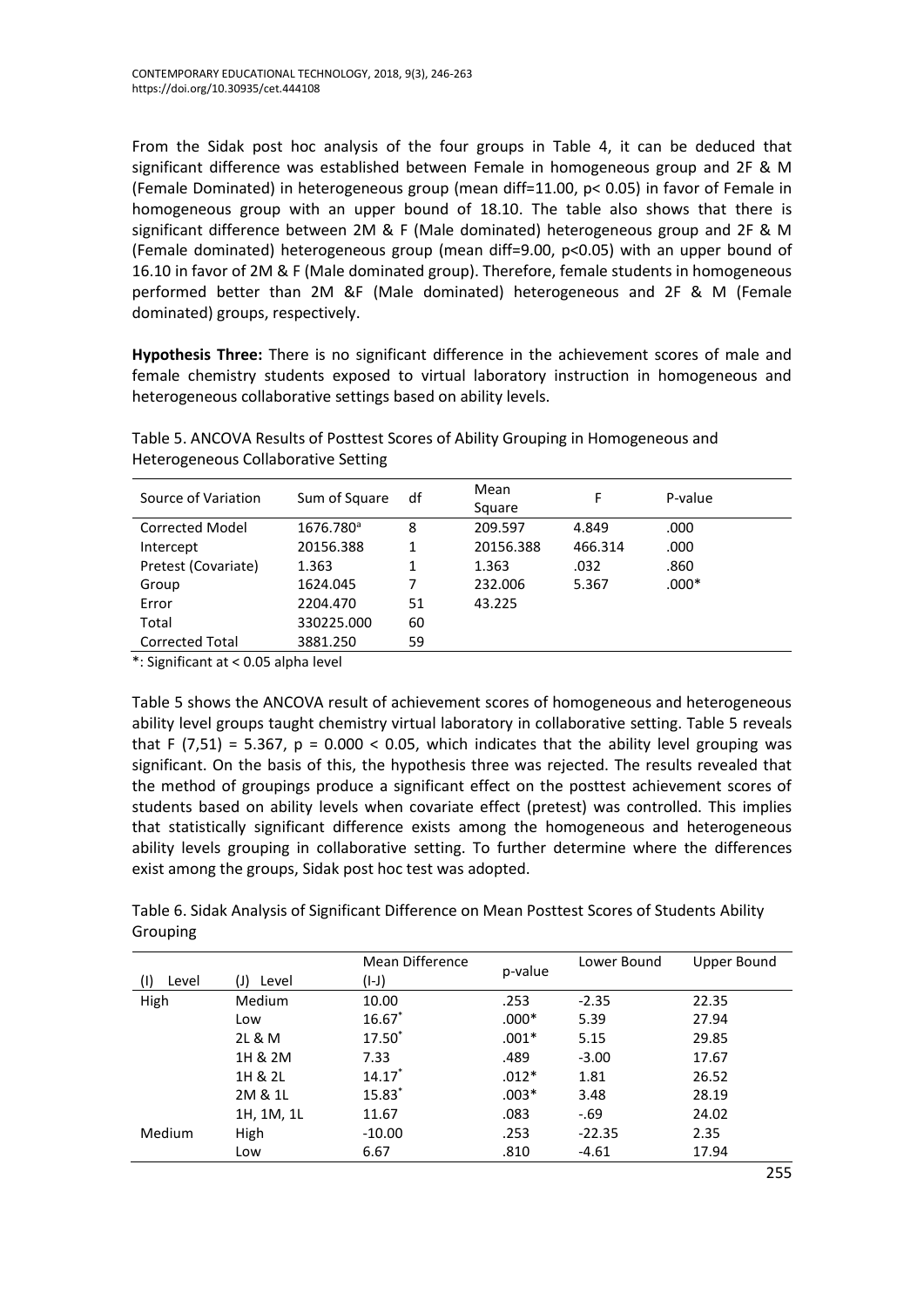CONTEMPORARY EDUCATIONAL TECHNOLOGY, 2018, 9(3), 246-263 https://doi.org/10.30935/cet.444108

|         | 2L & M     | 7.50                  | .771    | $-4.85$  | 19.85   |
|---------|------------|-----------------------|---------|----------|---------|
|         | 1H & 2M    | $-2.67$               | 1.000   | $-13.00$ | 7.67    |
|         | 1H & 2L    | 4.17                  | 1.000   | $-8.19$  | 16.52   |
|         | 2M & 1L    | 5.83                  | .978    | $-6.52$  | 18.19   |
|         | 1H, 1M, 1L | 1.67                  | 1.000   | $-10.69$ | 14.02   |
| Low     | High       | $-16.67$ *            | $.000*$ | $-27.94$ | $-5.39$ |
|         | Medium     | $-6.67$               | .810    | $-17.94$ | 4.61    |
|         | 2L & M     | .83                   | 1.000   | $-10.44$ | 12.11   |
|         | 1H & 2M    | $-9.33$ <sup>*</sup>  | $.036*$ | $-18.35$ | $-.31$  |
|         | 1H & 2L    | $-2.50$               | 1.000   | $-13.78$ | 8.78    |
|         | 2M & 1L    | $-0.83$               | 1.000   | $-12.11$ | 10.44   |
|         | 1H, 1M, 1L | $-5.00$               | .990    | $-16.28$ | 6.28    |
| 2L & M  | High       | $-17.50$ <sup>*</sup> | $.001*$ | $-29.85$ | $-5.15$ |
|         | Medium     | $-7.50$               | .771    | $-19.85$ | 4.85    |
|         | Low        | $-0.83$               | 1.000   | $-12.11$ | 10.44   |
|         | 1H & 2M    | $-10.17$              | .058    | $-20.50$ | .17     |
|         | 1H & 2L    | $-3.33$               | 1.000   | $-15.69$ | 9.02    |
|         | 2M & 1L    | $-1.67$               | 1.000   | $-14.02$ | 10.69   |
|         | 1H, 1M, 1L | $-5.83$               | .978    | $-18.19$ | 6.52    |
| 1H & 2M | High       | $-7.33$               | .489    | $-17.67$ | 3.00    |
|         | Medium     | 2.67                  | 1.000   | $-7.67$  | 13.00   |
|         | Low        | $9.33*$               | $.036*$ | .31      | 18.35   |
|         | 2L & M     | 10.17                 | .058    | $-.17$   | 20.50   |
|         | 1H & 2L    | 6.83                  | .625    | $-3.50$  | 17.17   |
|         | 2M & 1L    | 8.50                  | .230    | $-1.83$  | 18.83   |
|         | 1H, 1M, 1L | 4.33                  | .995    | $-6.00$  | 14.67   |
| 1H & 2L | High       | $-14.17$ <sup>*</sup> | $.012*$ | $-26.52$ | $-1.81$ |
|         | Medium     | $-4.17$               | 1.000   | $-16.52$ | 8.19    |
|         | Low        | 2.50                  | 1.000   | $-8.78$  | 13.78   |
|         | 2L & M     | 3.33                  | 1.000   | $-9.02$  | 15.69   |
|         | 1H & 2M    | $-6.83$               | .625    | $-17.17$ | 3.50    |
|         | 2M & 1L    | 1.67                  | 1.000   | $-10.69$ | 14.02   |
|         | 1H, 1M, 1L | $-2.50$               | 1.000   | $-14.85$ | 9.85    |
| 2M & 1L | High       | $-15.83$ <sup>*</sup> | $.003*$ | $-28.19$ | $-3.48$ |
|         | Medium     | $-5.83$               | .978    | $-18.19$ | 6.52    |
|         | Low        | .83                   | 1.000   | $-10.44$ | 12.11   |
|         | 2L & M     | 1.67                  | 1.000   | $-10.69$ | 14.02   |
|         | 1H & 2M    | $-8.50$               | .230    | $-18.83$ | 1.83    |
|         | 1H & 2L    | $-1.67$               | 1.000   | $-14.02$ | 10.69   |
|         | 1H, 1M, 1L | $-4.17$               | 1.000   | $-16.52$ | 8.19    |

From the Sidak post hoc analysis on achievement of the eight groups in Table 6, significant difference was established between High homogeneous and 2L & M (Low dominated) heterogeneous groups (mean diff=17.50, p< 0.05) in favor of high in homogeneous group with an upper bound of 29.85. Similarly, significant difference was established between High and Low in homogeneous groups (mean diff=16.67,  $p$ < 0.05) in favor of high in homogeneous group with an upper bound of 27.94. Also, significant difference was established between 1High & 2M (Medium dominated) in heterogeneous group and Low in homogeneous group (mean diff=9.33, p< 0.05) in favor of 1H & 2M (Medium dominated) in heterogeneous group with an upper bound of 18.35. Finally, the table also established significant difference between 2M & 1H (Medium dominated) and High in homogeneous groups (mean diff=15.83, p< 0.05) in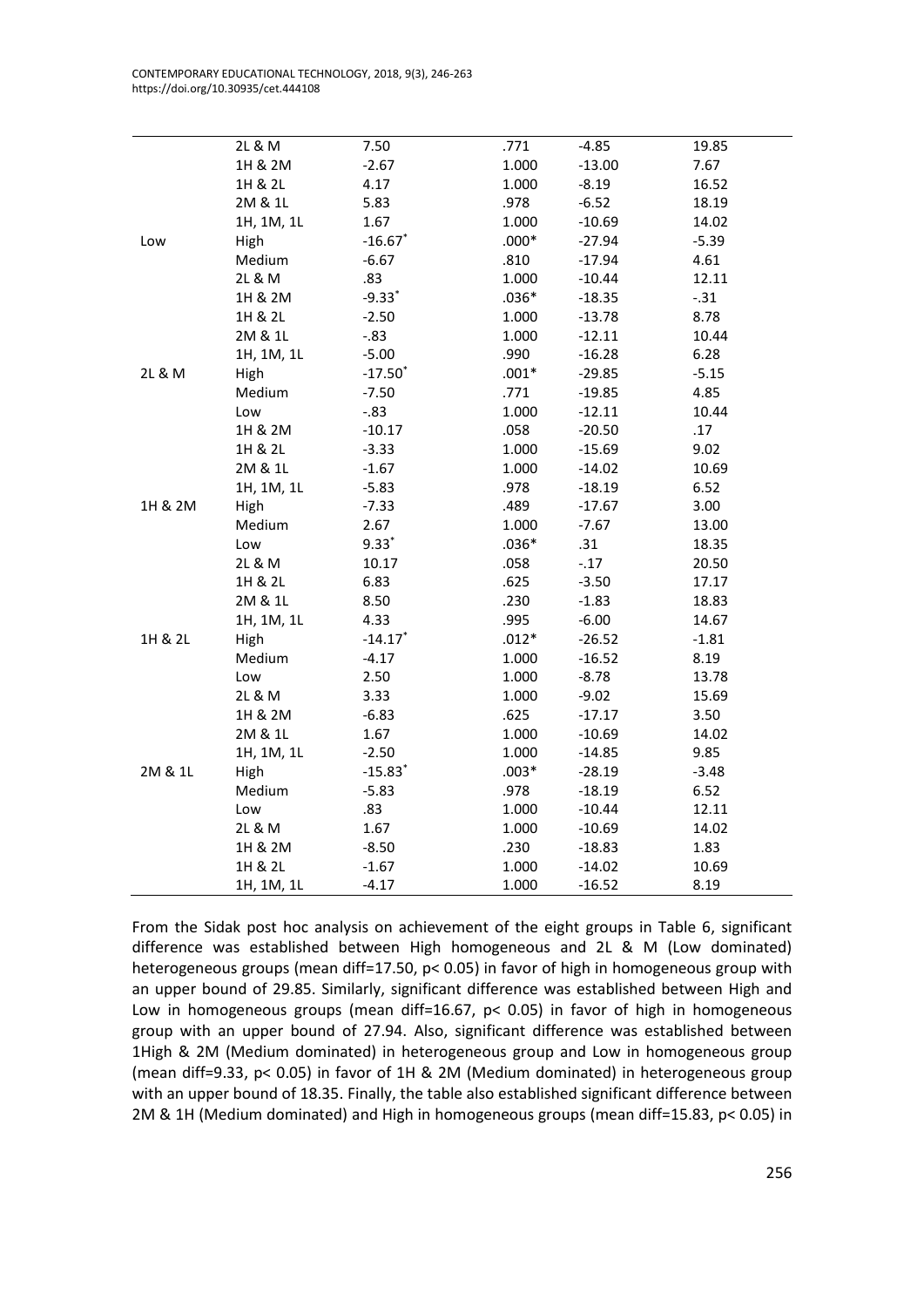favor of high in homogeneous group with an upper bound of 28.19. Therefore, high achiever students in homogeneous group performed better than other ability level groupings.

# **Summary of Findings**

- Students in homogeneous ability grouping taught Chemistry using virtual laboratory instruction in collaborative setting performed better than their counterpart taught Chemistry in heterogeneous grouping composition.
- Female students in homogeneous group performed better than their counterparts in heterogeneous groups.
- The higher achiever students in homogeneous group composition outperformed those in heterogeneous groups.

#### **Discussion**

The study revealed that students in homogeneous group taught chemistry using virtual laboratory performed better than those in heterogeneous groups. This is in agreement with the finding of Kuo, and Hui-Chun (2015) who reported that the homogeneous learning style groups outperformed the heterogeneous groups. It also agrees with that of Faris (2009) who found that heterogeneity factor had a negative effect on the achievement of the students. However, this finding contradicts that of Slota (2011), Mulcahy (2012) and Thomas, Emily; Feng, Jay (2014) who reported no significant difference in the achievement of students in homogeneous and heterogeneous classrooms. Similarly, it does not agree with that of Simsek (1993) who reported that although heterogeneous grouping was not detrimental to achievement of high ability students, it was particularly helpful for the achievement low ability students compared to their counterparts in homogeneous groups. Similarly, the results of the present study was not in agreement with the results of El-Koumy (2009) who reported that heterogeneous group students showed significantly greater pre-to-posttest improvement in both their non-preferred reading style and reading comprehension than the homogeneous group students respectively. It disagrees with that of Belland, Glazewski and Ertmer (2009) which reported that heterogeneous groups held the potential to increase motivation and social confidence of special needs of learners, and helped all members of the group (average and high ability) to overcome their challenges.

The study revealed that female in homogeneous group outperformed other in heterogeneous groups. This result is in agreement with the finding of Pritchard, McCollum, Sundal, and Colquit (2014) which revealed that females in a single gender class had significantly more game involvement than females in a coeducational class. It also agrees with that of Shi, He, and Huan (2015) who concluded that single-sex lab team education is beneficial for female students. It also agrees with that of Adodo and Agbayewa (2011) which revealed that homogeneous ability level grouping is superior for promoting students learning outcome. Similarly, the finding agrees with that of Tsai, (2012) which reported that girls are more influenced by female peers on academic. It also agrees with that of Moore (2015) which supports other researches that single-gender education is an effective strategy for all students. However, this finding is not in agreement with that of Takeda, and Homberg (2014) which result indicates underperformance by all-male groups and reduced collaborative behaviors by male students in male gender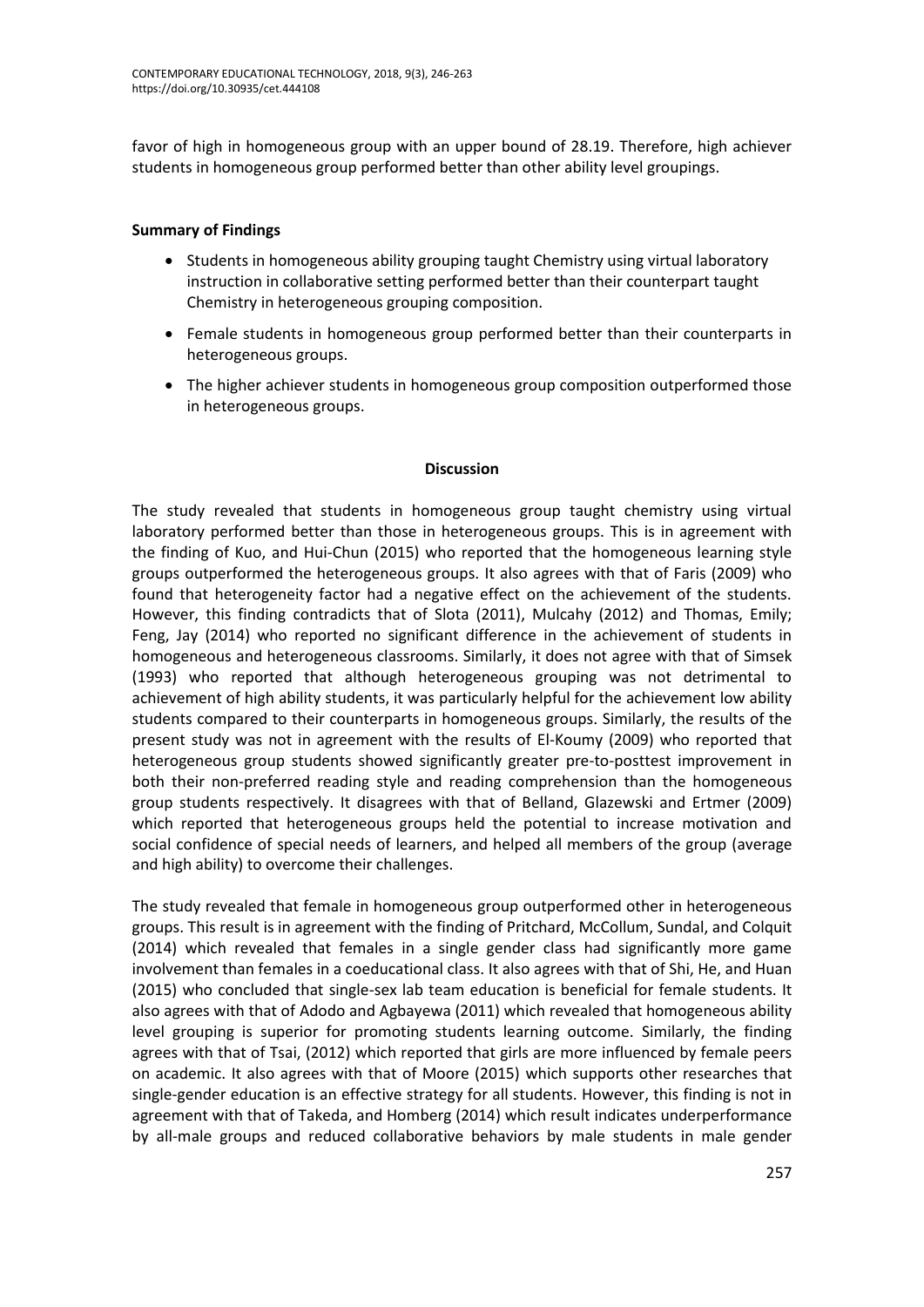exception groups (i.e., groups consisting of one male student and other members being female). Also not in agreement with that of Sampson, Gresham, Leigh, and McCormick-Myers (2014) which showed that single-gender classrooms support mixed-gender instruction for females; males preferred single-gender classrooms, achieved better, and grew in science selfconcept.

The study revealed that high achiever students in homogeneous group performed better than their counterparts in other homogeneous and heterogeneous grouping. This is in agreement with that of Kaya (2015) which reported that high-achieving students generated more overall questions and higher order questions regardless of grouping type. It also agrees with that of Anyanwu, Ezenwa and Gambari (2014) that reported no significant difference among high, medium and low ability students taught using Animation with Text and those taught with Animation with narration. However, the finding of this study does not support that of Poole (2008) who reported that the low-ability students in heterogeneous groups read less and were interrupted more often than the other students. It also disagrees with that of Burris, Heubert, and Levin (2006) which revealed that probability of completion of advanced math courses increased significantly and markedly in all groups, including minority students, students of low socioeconomic status, and students at all initial ability levels. Also, the performance of initial high achievers did not differ statistically in heterogeneous classes relative to previous homogeneous grouping, and rates of participation in advanced placement calculus and test scores improved.

# **Conclusion**

Grouping of students based on ability levels (high, medium and low) and gender (male and female) can determine the success and failure of teaching and learning process. In this study there was significant difference among high, medium and low achievers' students in heterogeneous and homogeneous groups. Those in homogeneous groups performed better than those in heterogeneous groups. However, ability grouping based on gender favor female homogeneous group than their counterparts in male homogeneous, male dominated groups, and female dominated groups respectively. Similarly, high achiever students in homogeneous group outperformed their counterparts in Medium, Low, Medium Dominated, Low Dominated, High, Medium and Low grouping respectively. This implies homogeneous grouping of students either by gender or ability levels has potentials of promoting effective collaborative learning.

## **Recommendations**

In light of the results of this study and supporting others, the following recommendations can be made for further research and better practice:

(1) Chemistry students should be exposed to virtual laboratory in homogeneous grouping composition in collaborative setting. In other words, the use of virtual laboratory instruction in homogeneous gender and ability grouping in collaborative setting should be encouraged. This should be done by secondary school chemistry teachers to enhance effective.

(2) Female students should be grouped homogeneously when exposing to Chemistry virtual laboratory instruction in collaborative setting to enhance their academic performance. This will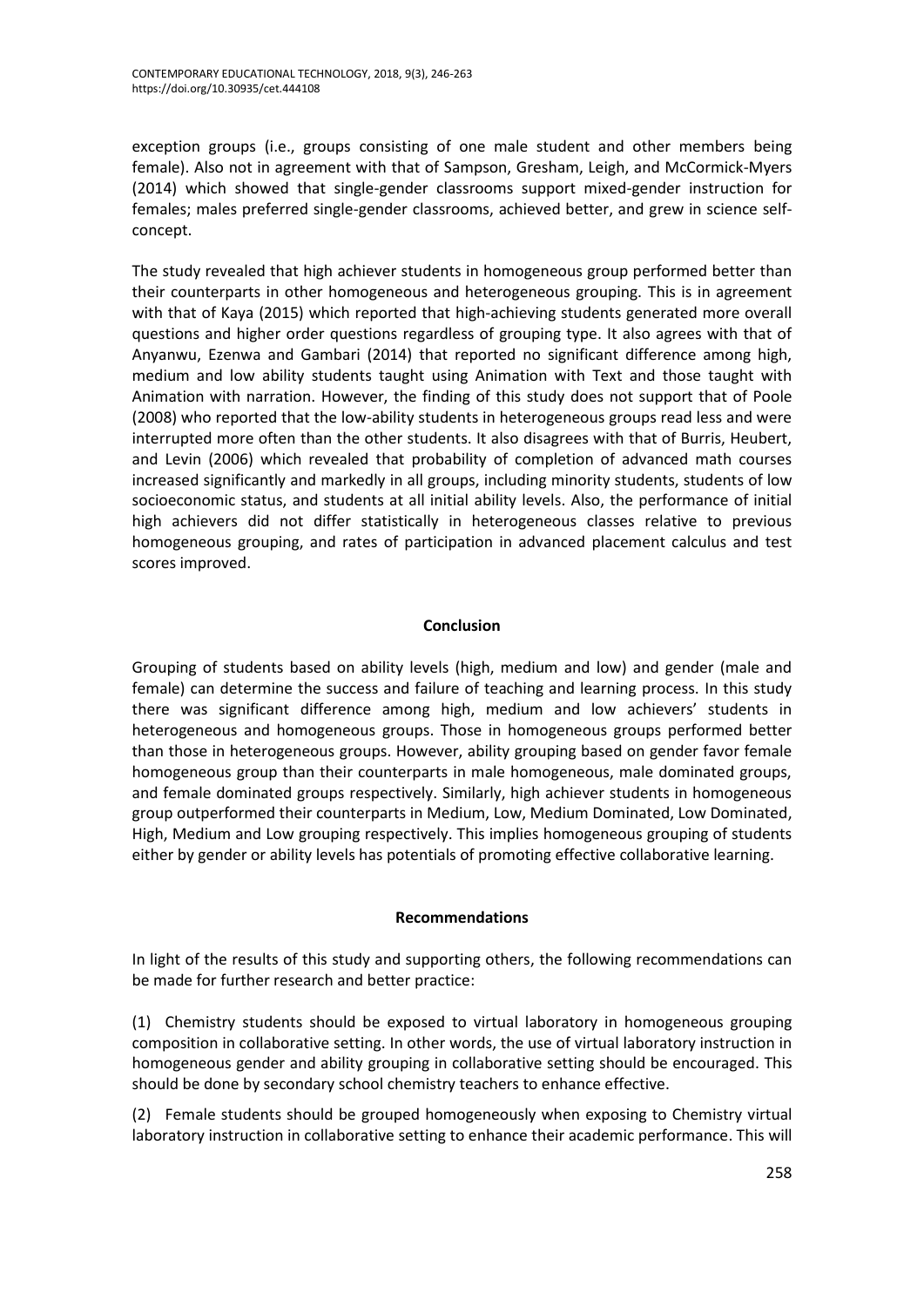also reduce inferiority complex faced by female students in heterogeneous group. It will also eliminate gender biasness in classroom setting.

(3) Virtual laboratory instruction should be encouraged in teaching Chemistry practical to improve the performance of students irrespective of their ability levels. However, homogeneous grouping of students with different ability levels should be employed while using chemistry virtual laboratory instruction in collaborative setting.

#### **References**

- Abakpa, B. O. & Iji, C. O. (2011). Effect of mastery learning approach on senior secondary school students' achievement in geometry. *Journal of Science Teachers Association of Nigeria, 8*(2), 24-31.
- Adodo, S. O. & Agbayewa, J. O. (2011). Effect of homogenous and heterogeneous ability grouping class teaching on student's interest, attitude and achievement in integrated science. *International Journal of Psychology and Counselling, 3*(3), 48-54.
- Anyanwu, C. R., Ezenwa, V. I., & Gambari, A. I. (2014). Bridging the gap between low, medium and high ability students through the use of computer-based multimedia instruction. *Journal of Information, Education, Science and Technology, 1*(1), 105-115.
- Bayrak, B., Kanli, U., & Kandilingec, Ş. (2007). To compare the effects of computer based learning and the laboratory based learning on students' achievement regarding electric circuits. *The Turkish Online Journal of Educational Technology*, *6*(1), 15-24.
- Burris, C. C., Heubert, J. P., & Levin, H. M. (2006). Accelerating mathematics achievement using heterogeneous grouping. *American Educational Research Journal*, *43*(1), 105-136.
- Cen, L., Ruta, D., Powell, L., Hirsch, B. & Ng, J. (2016). Quantitative approach to collaborative learning: Performance prediction, individual assessment, and group composition. *International Journal of Computer-Supported Collaborative Learning*, *11*(2), 187-225.
- Cohen, E. (1994). *Designing group work: Strategies for the heterogeneous classroom.* New York: Teachers College Press.
- Dalgarno, B., Bishop, A. G., Adlong, W., & Bedgood D. R. (2009). Effectiveness of a virtual laboratory as a preparatory resource for distance education chemistry students, *Computers & Education, 53*(3), 853–865.
- Dalton, D. (1990). The effects of cooperative learning strategies on achievement and attitudes during interactive video. *Journal of Computer-Based Instruction, 17*, 8-16.
- Dillenbourg, P., Baker, M., Blay, A., & O'Malley, C. (1996). The evolution of research on collaborative learning. In H. Spada & P. Reimann (Eds), *Learning in human and machines.* Oxford: Elsevier.
- Dobson, J. (2009). Evaluation of the virtual physiology of exercise laboratory program. *Advances in Physiology Education, 33*, 335-342.
- El-Koumy, A. A. (2009). *The effects of homogeneous versus heterogeneous reading-style grouping on EFL students' non-preferred reading style and reading comprehension.* Retrieved on 22 January 2017 from https://files.eric.ed.gov/fulltext/ED509192.pdf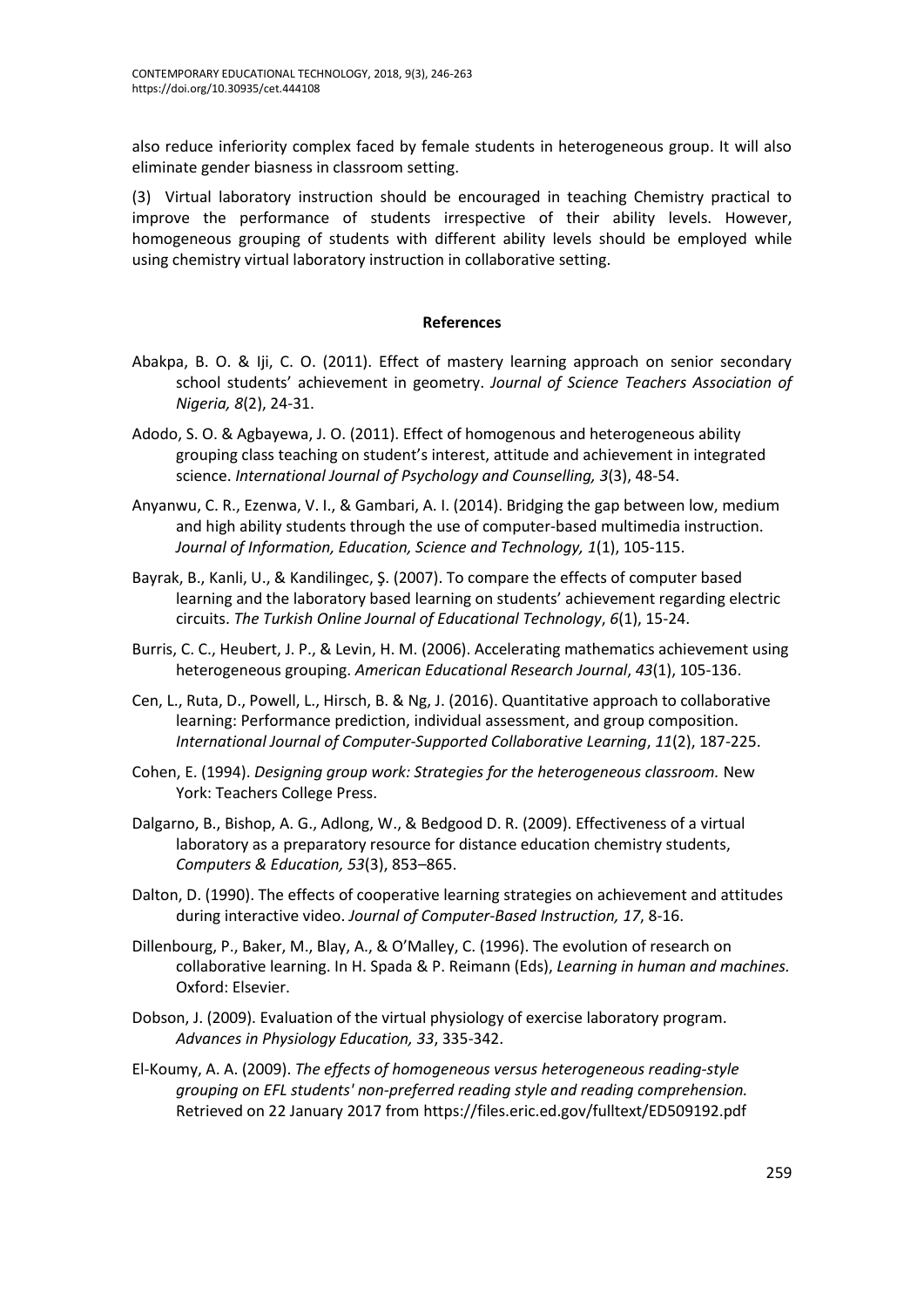- Emily E. & Susie J. (2006). *Gender and sex: A sample of definitions.* Retrieved on 15 May 2007 from <http://www.genderequality..ac.ukbooks/students02014>
- Faris, A. O. (2009). *The impact of homogeneous vs. heterogeneous collaborative learning groups in multicultural classes on the achievement and attitudes of nine graders towards learning science.* Retrieved on 22 January 2017 from [https://eric.ed.gov/?id=](https://eric.ed.gov/?id) ED504109
- Felder M., Felder, N., Mauney, M., Hamrin, E., & Dietz, J. (1995). A longitudinal study of engineering student performance and retention: Gender differences in student performance and attitudes. *Journal of Engineering Education, 84*(2), 151.
- Gambari, A. I., Falode, O. C., Fagbemi, P. O. & Idris, B. (2013). Efficacy of virtual laboratory on the achievement and attitude of secondary school students in physics practical. *Journal of Research in Curriculum, 9*(1), 9-20.
- Garcia-Luque, E., Ortega, T., Forja, J. M., & Gomez-Perra, A. (2004). Using a laboratory simulator in the teaching and study of chemical processes in estuarine system. *Computer Education, 43*(1-2), 81-90.
- Gamoran, A. & Berends, M. (1987). The effects of stratification in secondary schools: Synthesis of survey and ethnographic research. *Review of Educational Research, 57*(4), 415-435.
- Hafner, W. & Ellis, T. J. (2004, January). Project-based, asynchronous collaborative learning. *Paper presented at the 37th Hawaii International Conference on System Sciences*. Big Island, HI.
- Hooper, S. & Hannafin, M. J. (2006). Cooperative CBI: The effects of heterogeneous versus homogeneous grouping on the learning of progressively complex concepts. *Journal of Educational Computing Research, 4*, 413-424.
- Johnson, D. W., Johnson, R. T., & Stanne, M. B. (2000). *Cooperative learning methods: A metaanalysis.* Minneapolis, Minnesota: University of Minnesota.
- Josephsen, L. & Kristensen, A. (2006), Simulation of laboratory assignments to support students' learning of introductory inorganic chemistry. *Chemistry Education Research and Practice*, *7*(4), 266-279.
- Kaya, S. (2015). The effect of the type of achievement grouping on students' question generation in science. *Australian Educational Researcher*, *42*(4), 429-441.
- Kerr, M. S., Rynearson, K., & Kerr, M. C. (2004).Innovative educational practice: using virtual labs in the secondary classroom, *The Journal of Educators Online*, *1*(1), 1-9.
- Kuo, Y., Chu, H., & Huang, C. (2015). A learning style-based grouping collaborative learning approach to improve EFL students' performance in English courses. *Educational Technology & Society*, *18*(2), 284-298.
- Kulik, C. L. (1985). *Effects of inter-class ability grouping on achievement and self Esteem.* Paper Presented at the Annual Convention of the American Psychological Association (93rd), Los Angeles, California. Retrieved on 15 May 2007 from [https://eric.ed.gov/?id=](https://eric.ed.gov/?id) ED263492
- Melser, N. A. (1999). Gifted students and cooperative learning: A study of grouping strategies. *Roeper Review, 21*(4), 315-321.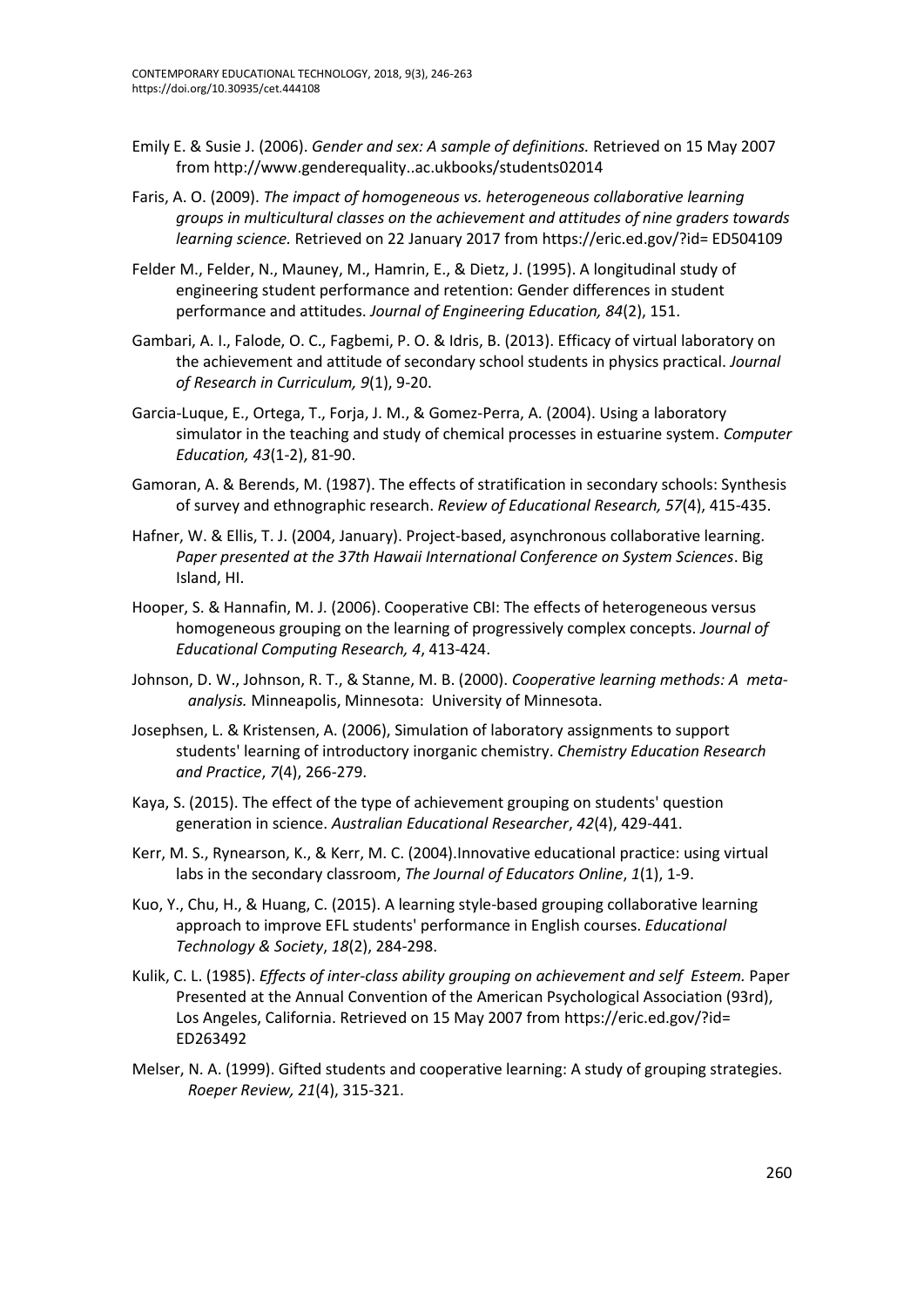- Moore, S. M. B. (2015). School administrators' and teachers' perceptions of single-gender classrooms in coeducational public middle schools within South Carolina (Unpublished doctoral dissertation). Gardner-Webb University.
- Mulcahy, R. S. (2012). The effects of experience grouping on achievement, satisfaction, and problem-solving discourse in professional technical training. *Educational Technology Research and Development*, *60*(1), 15-29.
- National Examination Council (NECO, 2008-2013). *May/June chief examiner's report*. Minna, Nigeria: NECO.
- Njoku, Z. C. (2007). Comparison of students' achievement in the three categories of questions in SSCE practical chemistry examination. *Journal of the Science Teachers Association of Nigeria, 42*(1&2), 67-72.
- Obrentz, S. B. (2012). *Predictors of science success: The impact of motivation and learning strategies on college chemistry performance* (Unpublished doctoral dissertation). Department of Educational Psychology and Special Education, Georgia State University.
- Okebukola, P. A. O. (2006). Students' performance in practical: A study of some related factors. *Journal of Research in Science Teaching, 24*(2), 119-126.
- Pritchard, T., McCollum, S., Sundal, J., & Colquit, G. (2014). Effect of the sport education tactical model on coeducational and single gender game performance. *Physical Educator*, *71*(1). Retrieved on 22 January 2017 from https://eric.ed.gov/?id=EJ1059778
- Poole, D. (2008). Interactional differentiation in the mixed-ability group: A situated view of two struggling readers. *Reading Research Quarterly*, *43*(3), 228-250
- Pyatt, K. & Sims, R. (2012). Virtual and physical experimentation in inquiry-based sciencelabs: Attitudes, performance and access. *Journal of Science Education and Technology, 21(1),*  133-147.
- Rhea, M. (2010). *The power of collaborative learning for associations*. Retrieved on 22 January 2017 from <http://www.asaecenter.org/Resources/ANowDetail.cfm?ItemNumber>
- Rosser, S. V. (1997). *Re-engineering female friendly science.* New York: Columbia Teachers College Press.
- Sampson, P. M., Gresham, G., Leigh, M., & McCormick-Myers, D. (2014). Do you want singlegender science classrooms in your middle schools? *Teacher Education and Practice*, *27*(1), 190-202.
- Sandler, B. R., Silverberg, L. A., & Hall, R. M. (1996). *The chilly classroom climate: A guide to improve the education of women.* Washington, DC: National Association for Women in Education.
- Sheppard, K. (2006). High school students' understanding of titrations and related acid-base phenomena. *Chemistry Education Research and Practice, 7*(1), 32-45.
- Shi, W., He, X., Wang, Y., & Huan, W. (2015). Effects of lab group sex composition on physics learning. *EURASIA Journal of Mathematics, Science & Technology Education*, *11*(1), 87- 92.
- Shin, D., Yoon, E. S., Park, S. J., & Lee, E. S. (2002). Web-based interactive virtual laboratory system for unit operations and process systems engineering education. *Computers and Chemical Engineering, 24*, 1381–1385.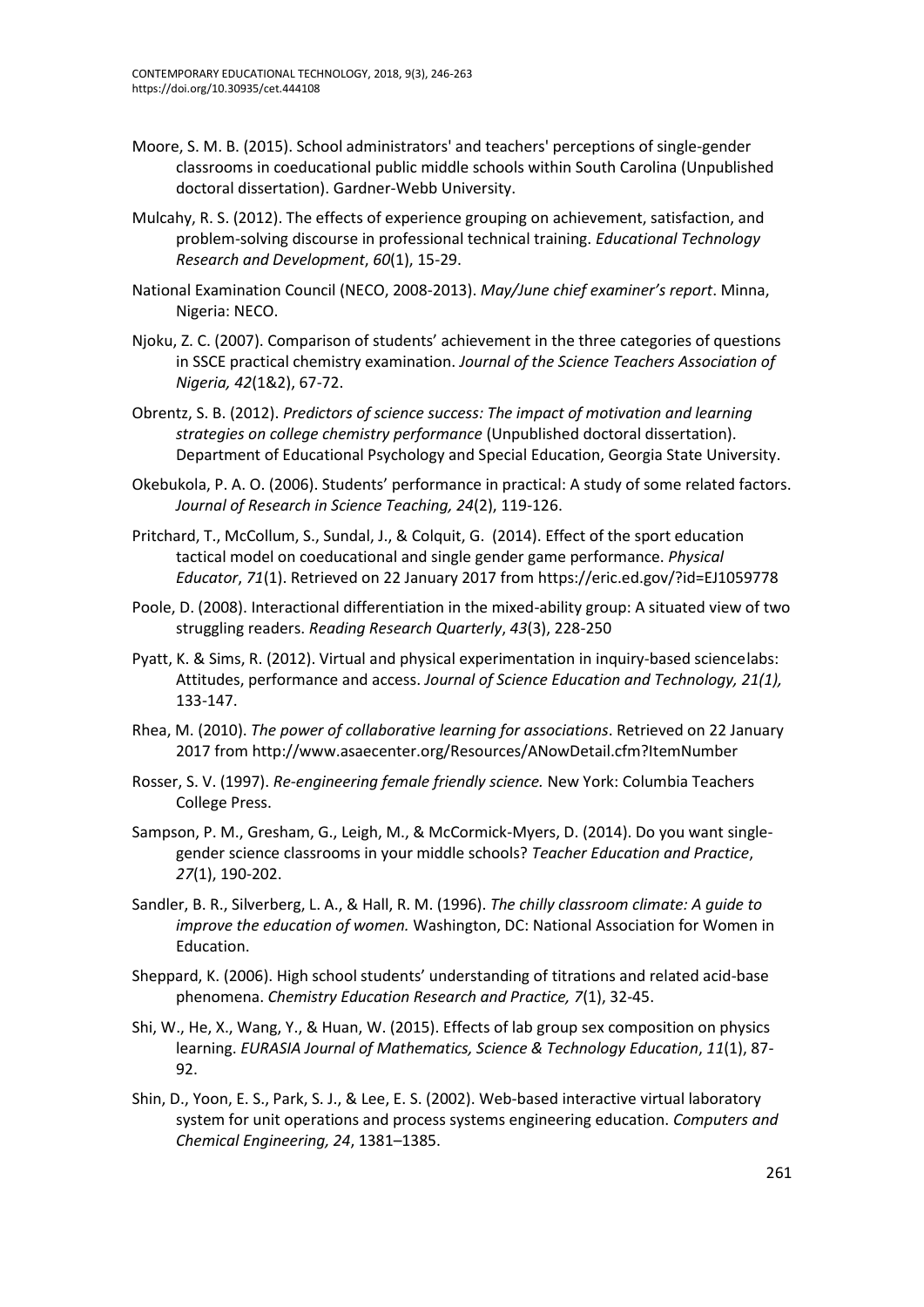- Simsek, A. (1993). *The effects of learner control and group composition on student performance, interaction, and attitudes during computer-based cooperative learning* (Unpublished doctoral dissertation). University of Minnesota, Twin Cities.
- Simsek, A. & Tsai, B. (1992). The impact of cooperative group composition on student performance and attitudes during interactive videodisc instruction. *Journal of Computer-Based Instruction, 19*(3), 86-91.
- Slavin, R. E. (1995). *Cooperative learning: Theory, research, and practice (2nd ed.).* Boston, MA: Allyn & Bacon.
- Swan, A. & O'Donnell, A. (2009). The contribution of a virtual biology laboratory to college students' *learning. Innovations in Education and Teaching International, 46, 405-419.*
- Subramanian, R. & Marsic, I. (2001). *VIBE: Virtual biology experiments.* Retrieved on 10 August 2010 from http://www.hkwebsym.org.hk/(2001)/E4-track/vibe.pdf
- Tatli, Z. & Ayas, A. (2013). Virtual chemistry laboratory: Effect of constructivist learning environment. *Turkish Online Journal of Distance Education, 13(1), 183-199.*
- Takeda, S. & Homberg, F. (2014). The effects of gender on group work process and achievement: An analysis through self- and peer-assessment. *British Educational Research Journal*, *40*(2), 373-396.
- Thomas, E. & Feng, J. (2014, October). Effects of ability grouping on math achievement of third grade students. *Paper presented at the Annual Conference of Georgia Educational Research*. Savannah, GA.
- Tsai, C. (2012). Peer effects on academic cheating among high school students in Taiwan. *Asia Pacific Education Review*, *13*(1), 147-155.
- Tuyuz, C. (2010). The effects of virtual laboratory on students' achievement and attitudes in chemistry. *International Online Journal of Sciences, 2*(1), 37-53.
- Vasiliou, A. & Economides, A. A. (2007). Mobile collaborative learning using multicast MANETs. *International Journal of Mobile Communications*, *5*(4), 423-444.
- Webb, N. M. (1991). Sex differences in interaction and achievement in cooperative small groups. *Journal of Educational Psychology. 76(1), 33-44.* Retrieved on 9 July 2007 from http://psycnet. apa.org/index.cfm?fa=buy.optionToBuy&id=1984-16230
- Yelland, N. (1995). Collaboration and learning with LOGO: Does gender make a difference. *Proceedings of CSCL'95.* Retrieved on 15 May 2007 from [http://wwwcs](ttp://www-c/)cl95.indiana.edu /cscl95/yelland.html
- Yu, J. Q., Brown, D. J., & Billet, E. E. (2005). Development of virtual laboratory experiment for biology. *European Journal of Open, Distance and E-Learning*, 1–14. Retrieved on 9 July 2007 from http://www.eurodl.org/materials.htm
- Yusuf, A. (2004). *Effects of cooperative and competitive instructional strategies on junior secondary school students' performance in social studies, in Ilorin, Nigeria* (Unpublished doctoral dissertation). Department of Curriculum Studies and Educational Technology, University of Ilorin, Nigeria.